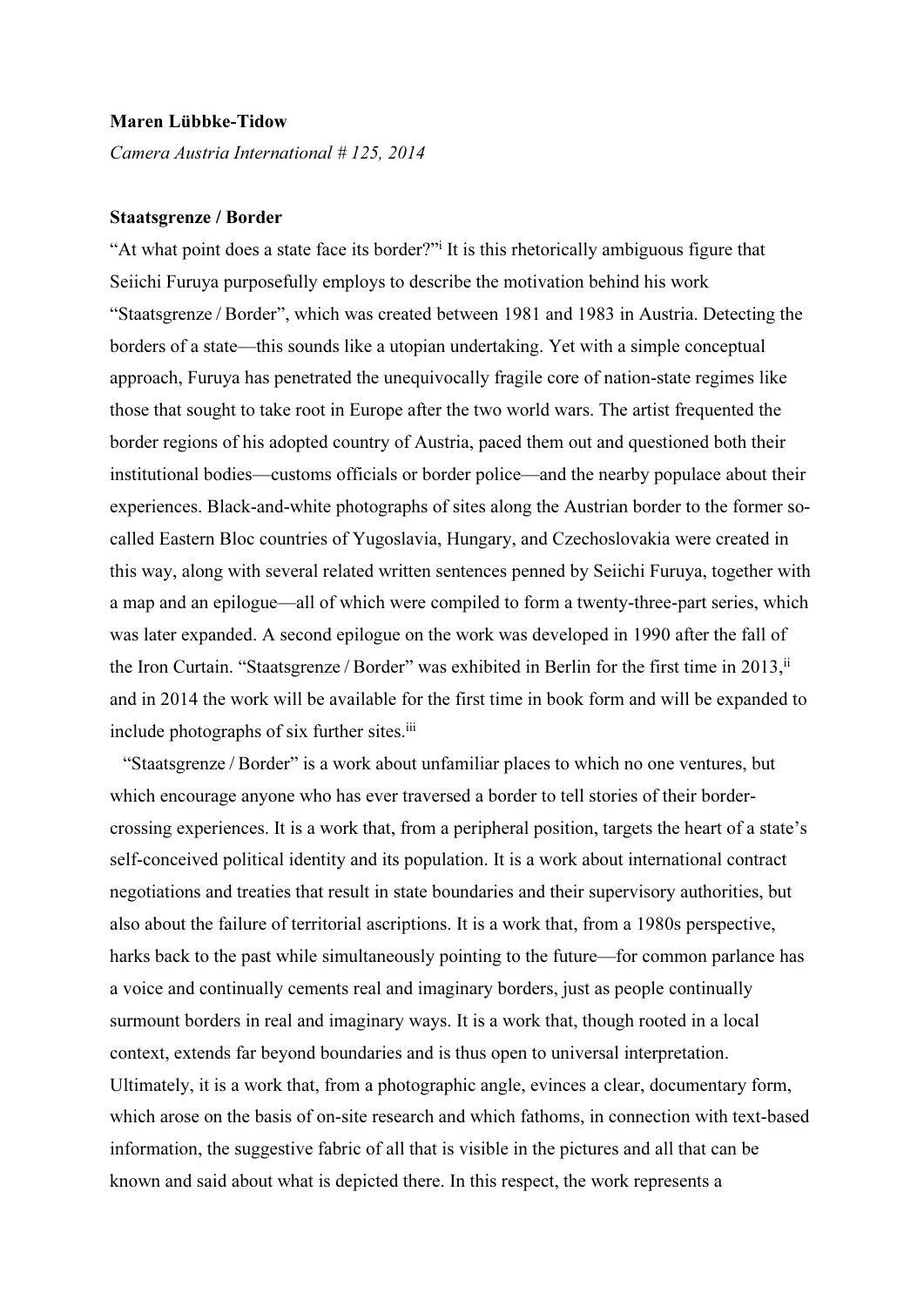multifaceted contribution to discourse on the status of the documentary image. However, pursuant to his artistic practice and during a process of reorganisation in 2014, Seiichi Furuya has also added previously unpublished pictures from his archive to this series—which, appropriate to its period of creation, arrived at a conceptual form resulting from a stringently explored artistic approach—and this has in turn served to enhance and refresh the facet of his personal experience.

As a Japanese citizen whose country of origin is an island state and thus contained by a natural border—the Pacific Ocean—Seiichi Furuya (who has resided in Austria since the early 1970s) has felt disturbed by the act of repeatedly drawing new borderlines for landlocked countries within the framework of European states, as resulting from processes of political contract negotiations over the past one hundred years. His discomfort has to do with how the borders dictated "from above" have simultaneously ruptured the boundaries of his capacity for imagination. In order to—literally—make a picture of the border, one that would not only reflect the separation of political systems symbolically but also through a kind of physical manifestation, the artist approached the border area "from below". He tread where only few people wish to go: in the place where a nation comes to an end, in its marginal zones, the borderland. In frequenting such national borders, Furuya has embraced, on the planes of visual experience and personal encounter, something that had previously been utterly unfamiliar to him. In the beginning, he was merely concerned with detecting the black or red line used in maps to delineate the contour of a country, to circumscribe and encompass it—and with capturing this spatially based graphic information through personal visual experience and photographic documentation on site.<sup>iv</sup>

Seiichi Furuya started working on his project "Staatsgrenze / Border" in 1981, a year that was still fully immersed in the Cold War and subject to heightened political and military tension between East and West. It was the year that Ronald Reagan was sworn in as president of the United States of America and made the anti-Warsaw Pact arms race, cemented by the bilateral NATO agreement, one of his most urgent political goals. At the same time, major peace demonstrations against the positioning of US nuclear weapons in Europe were springing up between 1981 and 1983. Furuya himself is not politically active. What is more, living in Central Europe means that he has been positioned on "neutral", non-aligned soil yet, at the time, his unerring intuition told him that "silent, sad facts"<sup>v</sup> awaited him at the Austria borderland to the East Bloc states. In the border itself he discerned a potent "symbol of political and human destiny"vi that was bound to linger even in the period after the Iron Curtain, the fall of which seemed completely out of the question at the time.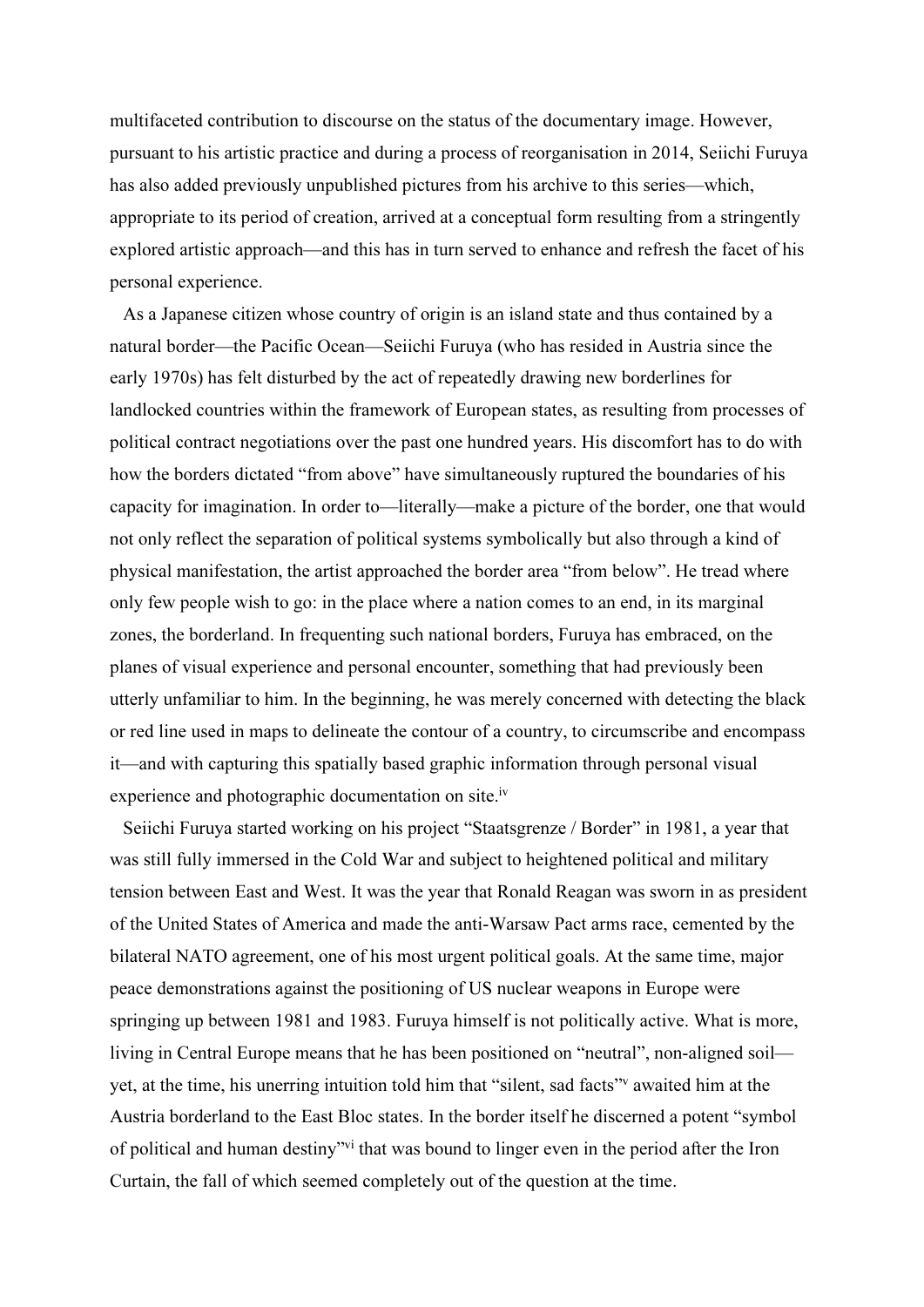"On my trips along the border I have tried to find places where there have been tragic incidences, and to find out personal stories,"vii as Furuya commented about the selection of sites for taking his pictures. What has occurred in those places where one country gives way to another?

At Wurzen Pass in 1983, Yugoslavian border officials fired at four illegal Turkish bordercrossers. At Loibl Pass between 1943 and 1945, forced labourers from the Mauthausen concentration camp built the Loibl Tunnel. At Seeberg Saddle there was a wanted poster showing the faces of the Red Army Faction terrorists. In the community of Globasnitz/Globasnica there was a banner featuring a Slovenian saying: "… the local community understands that better." In the village of Ratsch an der Weinstraße it was asserted that: "If the soldiers come along, they'll take you away!" In 1983, an IBM monitor responded to a border-control query on Seiichi Furuya in Spielfeld with "negative". In Bad Radkersburg, a raft filled with smuggled coffee was sunk. In Rattersdorf, along the Hungarian border, an offer of help was made: "If you give three loud screams, I'll come and help you." In the village of Loipersbach in Burgenland, bathers sunbathing on the lawn felt harassed by Hungarian border guards who were viewing them with binoculars. In Schattendorf, tripflares were set off and Hungarian soldiers marched in: wild animals were crossing the border zone. In the village of Deutsch Jahrndorf, a swarm of birds passed across the border. In Weigetschlag in 1977, countless birds flew into the glass panes of the new customs building on a daily basis and perished. In Marchegg in 1980, a Czech man crossed the swollen Morava River: "… he succeeded at the cost of his life." Over five hundred Jews were living in Drasenhofen prior to 1938:

 "Thank God our Führer came and they disappeared!" In Wilden-dürnbach in 1983, a Polish man wearing only underwear and carrying travel documents swam across the Thaya River. In Unterretzbach, a woman told of her deportation from Czechoslovakia in 1945. In Hardegg, one was told how "Hitler came across this bridge from Znaim in a convertible." In the village of Fratres, a military helicopter was patrolling the border. In Kautzen in 1982, a police officer ventured onto Czech land while hunting for mushrooms. Rottal marked the most northern point in Austria. And so on and so forth.

Along his journey, Seiichi Furuya directs attention to banal occurrences, daily routines, and everyday life along the border, but equally to transient or even structurally manifest signs of politically significant events. Moreover, the artist takes note of word-of-mouth stories passed on to him through personal encounter, along with the borderland residents' opinions about these stories. The (equally weighted) juxtaposition of everyday routines, on the one hand,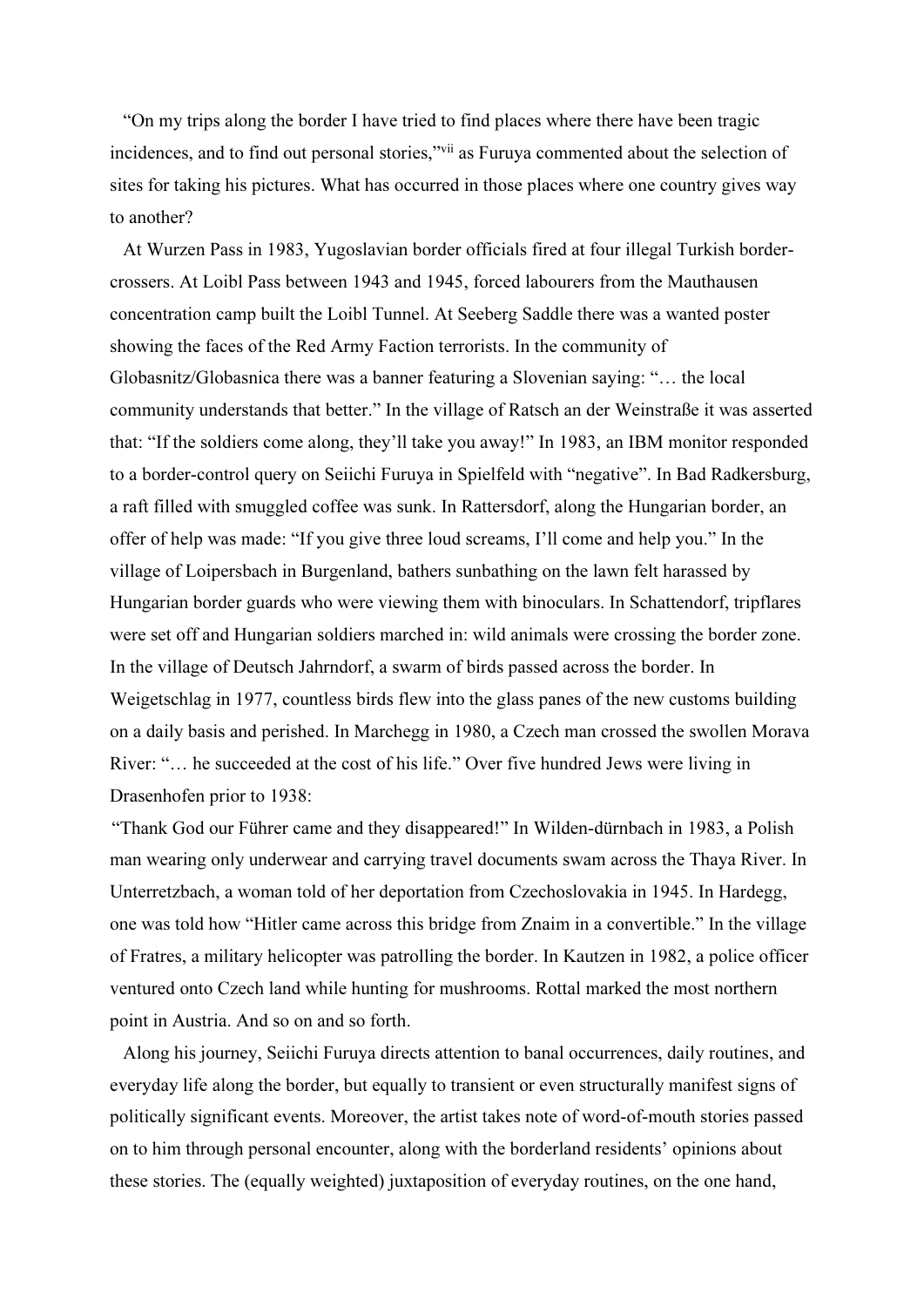with experienced and heard individual fates, along with the related ideo-logical ascriptions, on the other, testifies to how strongly war and the resulting borderline and territorial definitions encroach upon the consciousness and self-conception of affected individuals living in these border regions, and to how strongly life in these marginal regions is permeated by a politics of division and separation. To a certain extent, "Staatsgrenze / Border" confirms the inception of "greedy, jealous, immature, and economically incomplete, nationalist States"viii as already predicted by John Maynard Keynes in 1918 after the First World War in view of the unscrupulous divvying up of land by the victors.

The work "Staatsgrenze / Border" thrives off of the tangible symbiosis of pictorial and textual information. In completing his twenty-three image-text panels in 1983, Seiichi Furuya purposefully chose to conceive text as part of the image and therefore exposed text together with photographs on the same respective paper. This decision was partly founded on the text obviously having been there first in some cases, with the image arriving later, but also on the cases where the picture was found first and then supplemented with text. Especially when we view the photographs from "Staatsgrenze / Border" without taking the text-based information into consideration, it becomes clear that the documentary image is not merely a visual element.

Indeed, a basic interdependence between word and knowledge is inscribed therein. Furuya renders the Austrian border—2,706 km

in length—as "beautiful, romantic, unassuming"ix. Attesting to this are the carefully wrought and richly contrasted black-and-white photographs, which do not initially reveal how barbed wire has been imposed on the landscape. If we allow our gaze to wander across the surface of his pictures, the eye encounters the placid flow of the Morava, the gently rolling hills of Hungary, the tilled farmland soil, meadows, forest groves, insignia of religious and rural life, et cetera. In some photographs the view is misaligned: thickets, undergrowth, and mighty treetops spring up under the beholder's gaze. Views both close and far away intimate that there is at first nothing here worth beholding; there are but few traces that allude to the specificity of the place represented. The amazement or the meaning of the images is revealed through the text-based information. It is first this that directs precise focus onto the meaning. The depth of field of the artist's photographs captured in analogue, for which the visible, image-generating grain on the paper surface vouches, causes some images to almost disappear in the distance, while all-the-more unsettling details emerge in turn: a watchtower far behind the presumed border, a border post at the shore of a lake with a tranquil water surface that appears unimpressed with the land division along its centre, a military helicopter traversing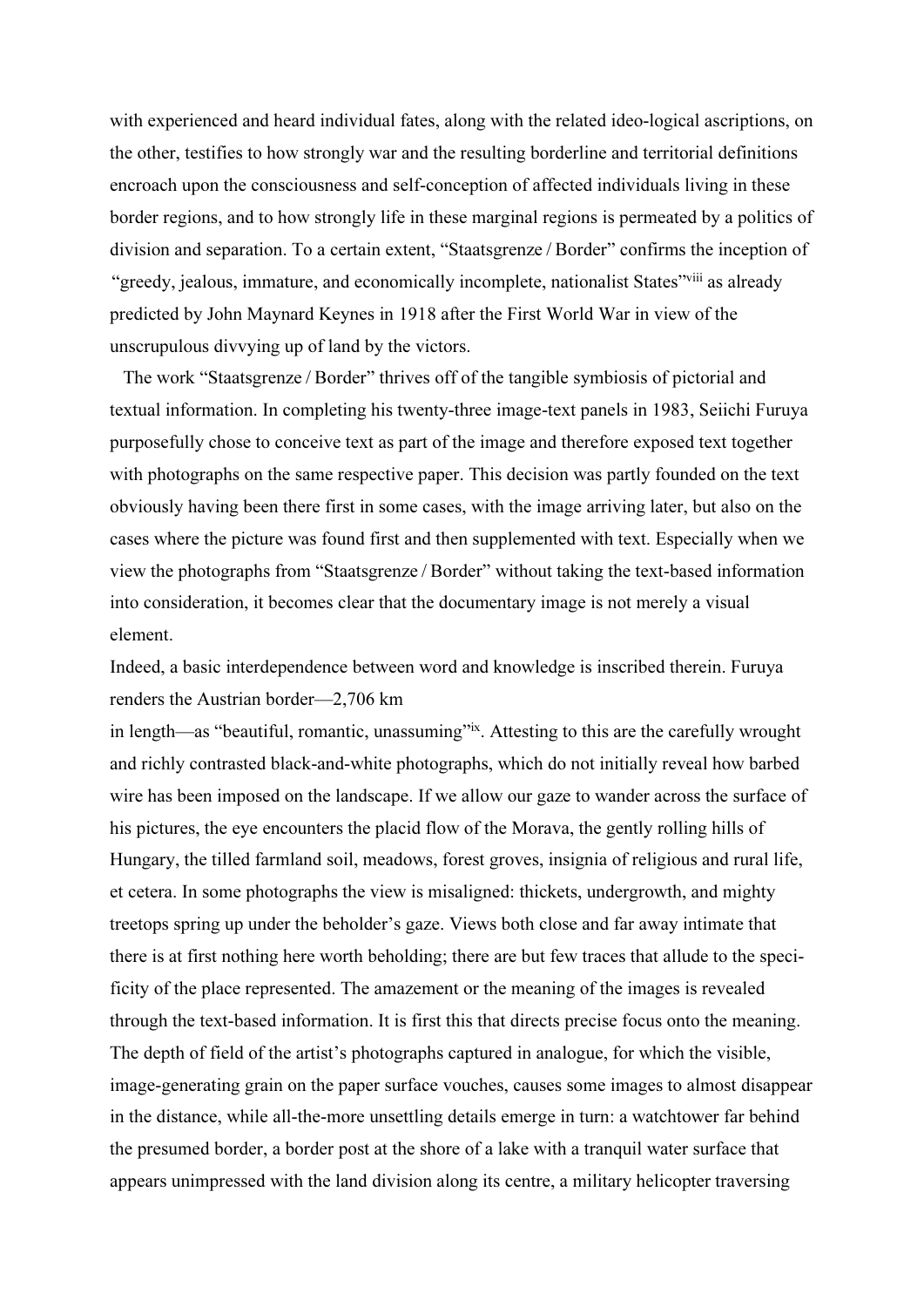the countryside and nearly vanishing into the grainy grey. Viewers with sharp eyes will strike it rich while scouring details for subtle hints as to the specificity of the site—meanwhile, the work has no need to play a trump card by displaying the insignia of division related to power politics. On the contrary: such expectations are quickly frustrated.

In the case of "Staatsgrenze / Border", the necessity of differentiation in the broad field of documentarily connoted projects becomes apparent. With this project, Seiichi Furuya clearly calls into question traditional ascriptions of documentary forms of usage: his specific point of access functions by way of interest in ostensibly subordinate histories and events. In this way, reportage is asserted rather than redeemed as a promise made. He toys with doubts as to the referentiality of the photographic image, quite consciously falls short of representation here, conveys through the text "parasitic messages" that are connoted by the imagery in the first place, and brings up the issue of how meaning may be absolutely generated by the photographic image. So the status of the image appears to be uncertain here, being continually shifted thanks to the text material.

In 1983, Seiichi Furuya lent the work "Staatsgrenze / Border" a stringent conceptual form: a map with select labelling of the sites he had visited, each site systematically linked to a photograph and a text. And now—in 2014, forty years after Furuya first stepped foot in Austria, forty years of being a foreigner in Austria—the project has resulted in an artist's book, just on time for the 25th anniversary of European unification. For this occasion, Furuya has rearranged his old negatives and added new photographs to the image-text panels for the book form, but also for this contribution to Camera Austria International. The enigmatic character of the original form is thus partially disrupted, with the atmosphere of the environment becoming more vivid and palpable; in some places the newly selected pictures serve to enhance the climate of frigidity, while in others a more humane, sometimes even humorous view emerges. In any case, a plane of personal experience enters the artwork thanks to this integration of new photographs into a dated project. The pictures of his young family accompanying him on the trip, for example, something that had hitherto remained separate from the work, speak to this. Also, this new approach to combining photographs reflects a productive softening of the hitherto intrinsic relationship between image and text, as had lent form and meaning to "Staatsgrenze / Border" up to that point: it attests to the promise that behind every photo a new one always lies in wait.

Perhaps it is a coincidence that Seiichi Furuya decided to both exhibit his work "Staatsgrenze / Border" and revise it for publication as an artist's book in 2014. Against the backdrop of the outbreak of the First World War following the assassination in Sarajevo 100